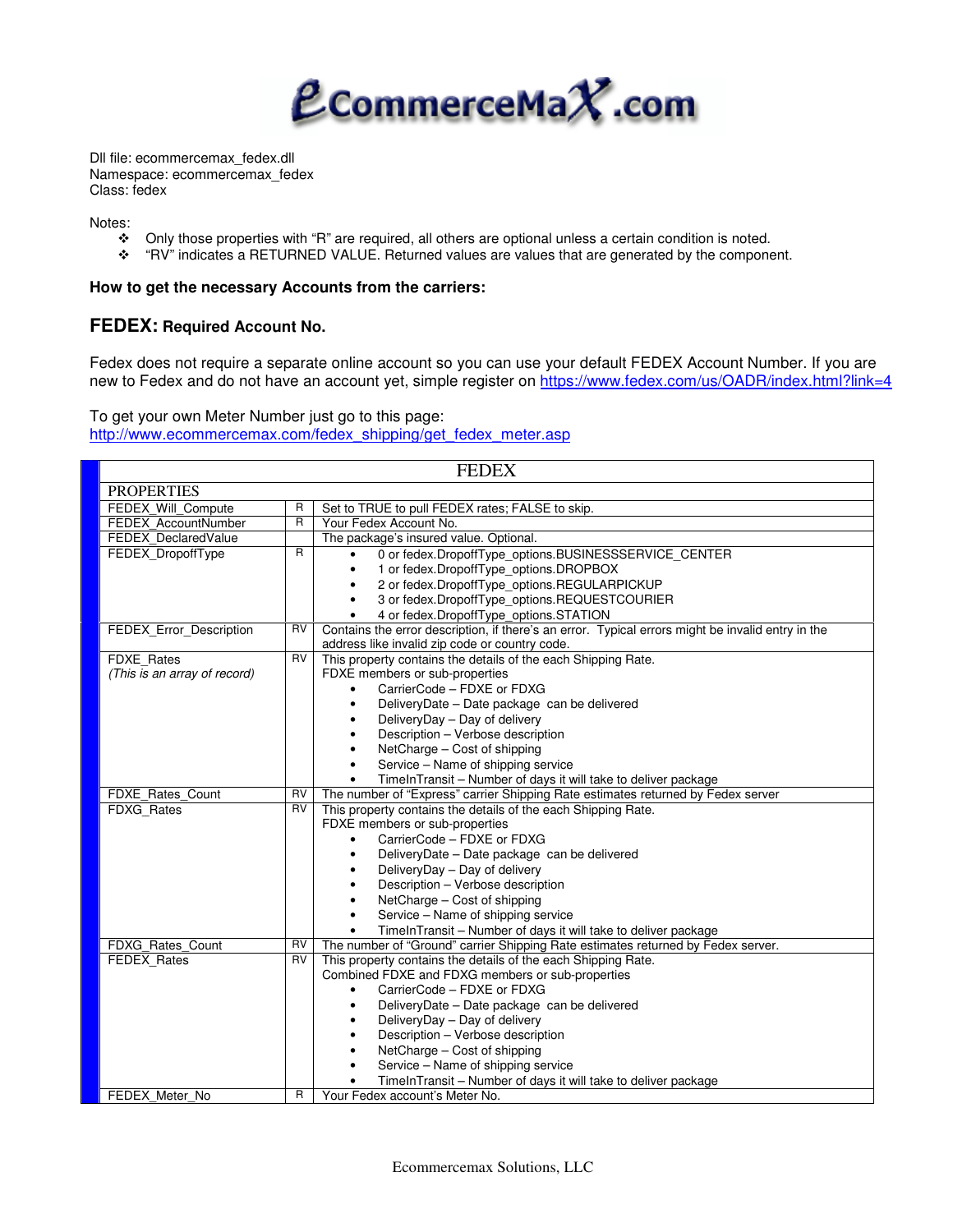| FEDEX_Packaging          | R         | Type of Packaging                                                                               |
|--------------------------|-----------|-------------------------------------------------------------------------------------------------|
|                          |           | 0 or fedex. Packaging options. FEDEX10KGBOX                                                     |
|                          |           | 1 or fedex.Packaging_options.FEDEX25KGBOX                                                       |
|                          |           | 2 or fedex.Packaging_options.FEDEXBOX                                                           |
|                          |           | 3 or fedex.Packaging_options.FEDEXENVELOPE                                                      |
|                          |           | 4 or fedex.Packaging_options.FEDEXPAK                                                           |
|                          |           | 5 or fedex.Packaging_options.FEDEXTUBE                                                          |
|                          |           | 6 or fedex.Packaging_options.YOURPACKAGING                                                      |
| FEDEX Raw XML Text       | RV        | The actual XML data returned by FEDEX. This property is provided for advanced users who would   |
|                          |           | like to do additional processing of the data returned by FEDEX.                                 |
| FEDEX_Result_Code        | RV        | Success or failure code returned by the component when you call the EXECUTE method.             |
|                          |           | 0 means success, and positive value indicates an error. Check Error Description property to get |
|                          |           | the error detail.                                                                               |
| <b>FEDEX Shipdate</b>    |           | Date you want to ship the package, format: YYYY-MM-DD                                           |
| FEDEX Shippernumber      |           | Your FEDEX shipper number, if you have one.                                                     |
| <b>FEDEX Rates Count</b> | <b>RV</b> | Total number of Shipping Rates, Ground and Express                                              |
| <b>FEDEX WebURL</b>      | R         | The web address of FEDEX where your component communicates with.                                |
| Fedex listrates          | O         | True by default. Set this to false to get negotiated rates from Fedex is one available for your |
|                          |           | account.                                                                                        |

| <b>COMMON PROPERTIES</b> (shared with UPS and USPS on combined version) |                |                                                                                                     |  |  |
|-------------------------------------------------------------------------|----------------|-----------------------------------------------------------------------------------------------------|--|--|
|                                                                         |                |                                                                                                     |  |  |
| Receivercity                                                            |                | Package receiver's city address                                                                     |  |  |
| Receivercountrycode                                                     |                | Package receiver's country code, default value = US                                                 |  |  |
| Receiverpostalcode                                                      |                | Package receiver's zip code, required if a US address                                               |  |  |
| Receiverstateprovincecode                                               |                | Package receiver's state code                                                                       |  |  |
| Residentialaddressindicator                                             |                | 0 or ecommercemax_fedex.fedex.Residentialaddressindicator_options.No - default<br>$\bullet$         |  |  |
|                                                                         |                | 1 or ecommercemax fedex.fedex.Residentialaddressindicator options.Yes<br>$\bullet$                  |  |  |
|                                                                         |                | Tip: Use your program's intellisense feature to display the options automatically                   |  |  |
| Shipmentweight                                                          | $\overline{R}$ | Weight of the package in LBS                                                                        |  |  |
| Shippercity                                                             |                | Shipper's city address, matters only when it's a US destination.                                    |  |  |
| Shippercountrycode                                                      |                | Shipper's country code, default value = US                                                          |  |  |
| Shipperpostalcode                                                       |                | Shipper's Zip code, required if a US address                                                        |  |  |
| Shipperstateprovincecode                                                |                | Shipper's state code+                                                                               |  |  |
| <b>SHIPRATES</b>                                                        | RV             | Array of records that contain the main list of shipping rates:                                      |  |  |
|                                                                         |                | Carrier Code - USPS, FEDEX or UPS                                                                   |  |  |
|                                                                         |                | Description - Description of shipping service<br>$\bullet$                                          |  |  |
|                                                                         |                | Shipping_cost - Cost of shipping<br>$\bullet$                                                       |  |  |
|                                                                         |                | Speed - Estimated number of days for delivery<br>$\bullet$                                          |  |  |
|                                                                         |                | USPS_MaxDimensions - unique property of USPS<br>$\bullet$                                           |  |  |
|                                                                         |                | USPS_MaxWeight - unique property of USPS<br>$\bullet$                                               |  |  |
|                                                                         |                | FEDEX_DeliveryDay - unique property of FEDEX<br>$\bullet$                                           |  |  |
|                                                                         |                | FEDEX_DeliveryDate - unique property of FEDEX<br>$\bullet$                                          |  |  |
|                                                                         |                | FEDEX_TimeInTransit - unique property of FEDEX<br>$\bullet$                                         |  |  |
|                                                                         |                | UPS_ScheduledDeliveryTime- unique property of UPS                                                   |  |  |
| Pkg Height                                                              |                | Package height in inches                                                                            |  |  |
| Pkg Length                                                              |                | Package length in inches                                                                            |  |  |
| Pkg Width                                                               |                | Package Width in inches                                                                             |  |  |
| Proxy Address                                                           |                | Server Proxy Address. Some hosting servers especially shared hosting that use a proxy server        |  |  |
|                                                                         |                | may not be able to connect directly to the UPS server. In this case you need to specify your host's |  |  |
|                                                                         |                | Proxy Server Address. Example, at the time of this writing GoDaddy's proxy address is:              |  |  |
|                                                                         |                | "http://64.202.165.130:3128"                                                                        |  |  |
|                                                                         |                |                                                                                                     |  |  |
| <b>METHODS</b>                                                          |                |                                                                                                     |  |  |
| Execute                                                                 |                | Get the rates                                                                                       |  |  |
|                                                                         |                |                                                                                                     |  |  |

This documentation describes the functionalities ONLY of Ecommercemax component – NOT the actual shipping method itself. It is highly advisable that you review the shipping documentation provided to you by the respective carriers to better understand the way their shipping operation actually works.

Our component only facilitates data transfer between your program and the shipping carriers. This component does not recalculate rates nor manipulate those rates, it just picks up whatever values it gets from shipping carriers depending on the parameters you specified.

For questions and suggestions contact support@ecommercemax.com